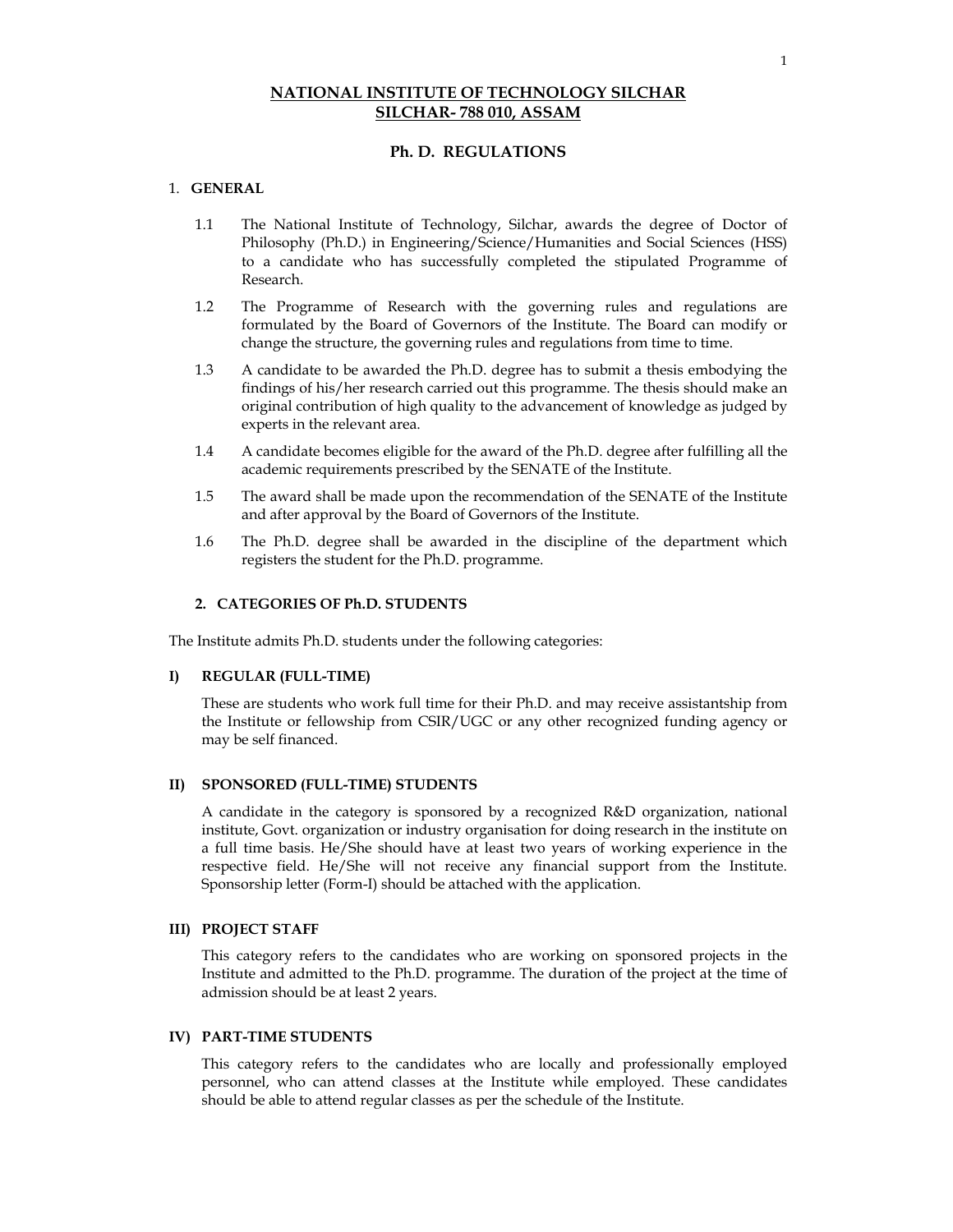The applicant must be a regular employee of a recognized R&D organization, national institute, government organization or industry organization at the time of admission and be engaged in professional work in the discipline in which admission is sought. No financial assistance will be provided by the Institute to such students.

A No Objection Certificate from the Head of the Institute/Organization in which he/she is employed (Form-II) must be enclosed at the time of application.

### **V) SPONSORED STUDENTS (EXTERNAL REGISTRATION)**

This category refers to candidates employed in R&D organizations having adequate research facilities. The research work leading to the Ph.D. degree may be carried out largely in the parent organization of the candidate under a Local Supervisor from the organization but with the overall guidance and advice provided by a faculty member of the department (Institute Supervisor) in which he/she is registered. The appointment of the local Supervisor is to be reported to the SENATE through Dean (Academic) for final approval. Sponsorship certificate from the Head of the organization where the candidate is employed (Form III) must be enclosed at the time of application. No financial assistance from the Institute will be provided to such students.

## **VI) INSTITUTE EMPLOYEES**

 Institute employees may be sponsored as part-time students by the Director, on recommendation of the Head of the Department of the employee's Department.

### **3. MINIMUM QUALIFICATIONS**

- 3.1 Students for admission to Ph.D. Programme in Engineering Departments must satisfy one of the following criteria:
	- (i) Masters Degree in Engineering/Technology or equivalent in an appropriate area with a minimum CPI of 6.5 or equivalent (60% of marks).
	- (ii) Bachelors Degree in Engineering/Technology with an excellent academic record and with a CPI of at least 8 or equivalent (70% of marks)
- 3.2 Students for admission to the Ph.D. Programme in Science Departments must have a Master degree in the relevant discipline with a first class or a minimum of 60% of marks or equivalent.
- 3.3 Students for admission to the Ph.D. Programme in Humanities and Social Sciences (HSS) Departments must have a Masters degree with a minimum of 55% marks or equivalent.

### **4. ADMISSION PROCEDURE**

- 4.1 Admission to the Ph.D. Programme of the Institute will normally be in the months of January and July every year. For the admission in the month of January and advertisement will be issued in the month of October/November and for admission in the month of July an advertisement will be issued in the month of April/May.
- 4.2 Admission to all the category of students is granted on the basis of an interview/admission test and/or performance in M.Tech/M.E./B.Tech./B.E./M.Sc/ M.A./M.C.A. held usually during the month of December and June every year.

Candidates whose selection is approved by the Chairman, SENATE will be admitted to the Ph.D. programme of the Institute after payment of the prescribed fees.

- 4.3 In the case of external registration candidates the following additional conditions are to be satisfied:
- 4.3.1 The candidates will be required to be in residence at the Institute for one semester during his/her Ph.D. Programme. The candidate will have to produce a certificate from his/her employer that he/she will be fully relieved from all the duties of the organization during the first semester to complete his/her residential requirements at NIT Silchar.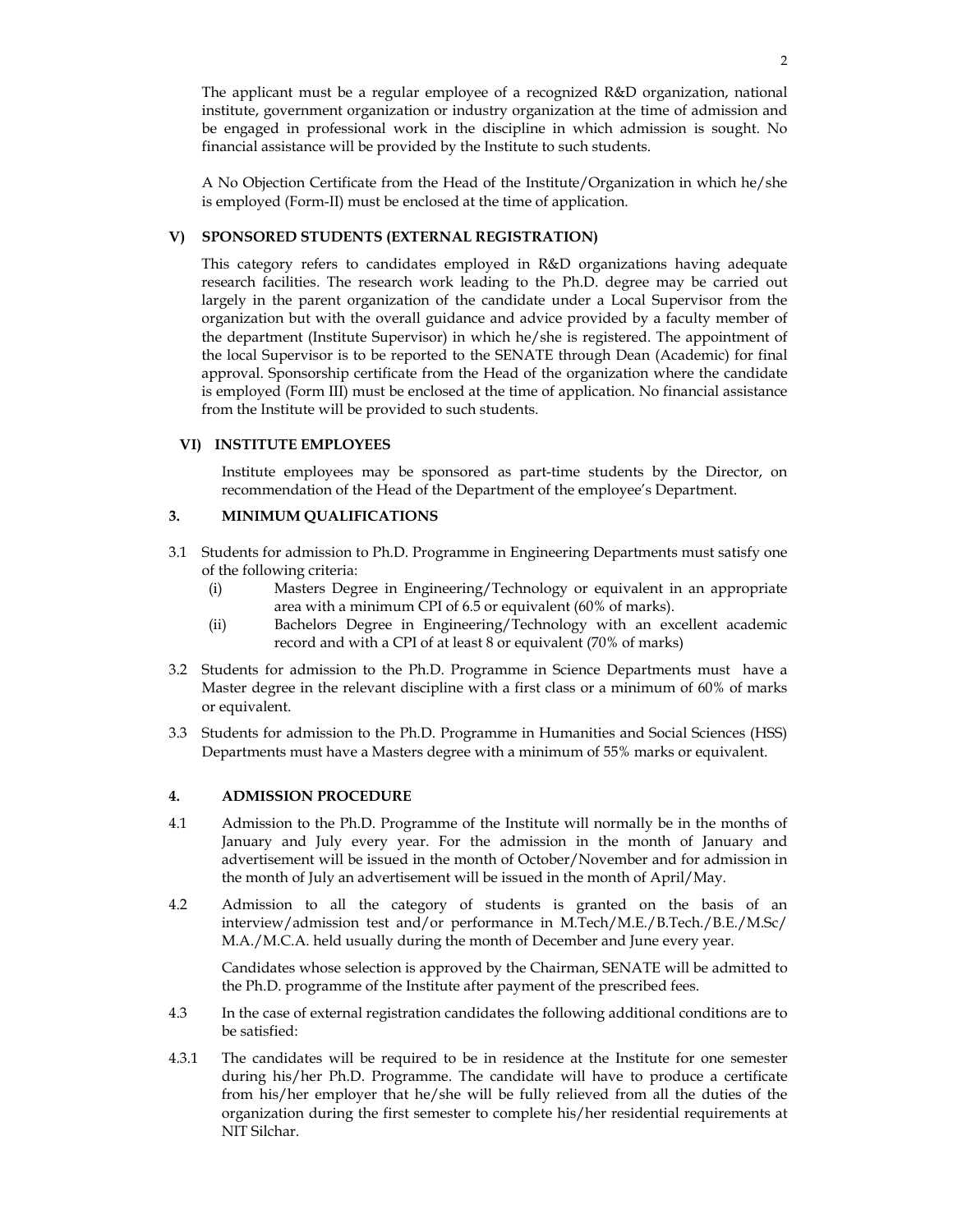- 4.3.2. The candidate must submit full details of the facilities relevant to the research programme available in the organization where he/she is employed, duly certified by the sponsoring authority.
- 4.3.3. The candidate will have to submit a certificate from the sponsoring authority that required facilities will be made available by the organization.
- 4.3.4. In the case of these students the Biodata of the External Supervisor should be submitted for consideration of DPPC and for approval of the SENATE.
- **4.4 When in residence, a student has to reside on campus in the designated hostel / house. Exemptions will be granted only in rare cases on proper justifications being provided.**

# **5. FINANCIAL SUPPORT**

Students admitted to the Ph.D. Programme will be considered for assistantship according to the following norms:

- 5.1 A student with B.Tech. degree in Engineering must have a valid GATE score at the time of admission.
- 5.2 Students having M.Tech/M.E. degree do not require a valid GATE score but will be subject to the rules of the Institute in force from time to time.
- 5.3 Students with a post graduate qualification degree in Science/Humanities must have a valid GATE/NET score for the award of Institute fellowship.
- 5.4 Students with fellowship tenable at the time of admission from CSIR/UGC/NBHM or any other organization recognized by the Institute will also be permitted.
- 5.5 Students receiving assistantship from the Institute or from any other funding agencies will be required to perform academic duties assigned to them by the departments as per rules in force from time to time.
- 5.6 The continuation of the assistantship/fellowship will be subject to satisfactory performance of the duties assigned by the department and satisfactory progress in the Programme of Research.
- 5.7 Assistantship will initially be for a period of one year and it can be extended upto a maximum period of 4 years.
- 5.8 Extension and enhancement of the assistantship will be subject to satisfactory progress.
- 5.9 No financial assistance from the Institute will be available to part time students. Project staff will get funding from project as per rules but will not get any additional assistance from the Institute.

# **6. LEAVE RULES**

- 6.1 A Ph.D. student is eligible for 30 days of leave in an Academic Year.
- 6.2 A female Ph.D. student is eligible for 3 months of maternity leave once during the entire period of her Ph.D. programme.

# **7. ACADEMIC REQUIREMENTS**

# 7.1 **Supervisor(s)**

(a) Every student admitted to the Ph.D. programme of the Institute must carry out his/her research work under the guidance of faculty member of the department which admits the students. This faculty member will be called the Supervisor of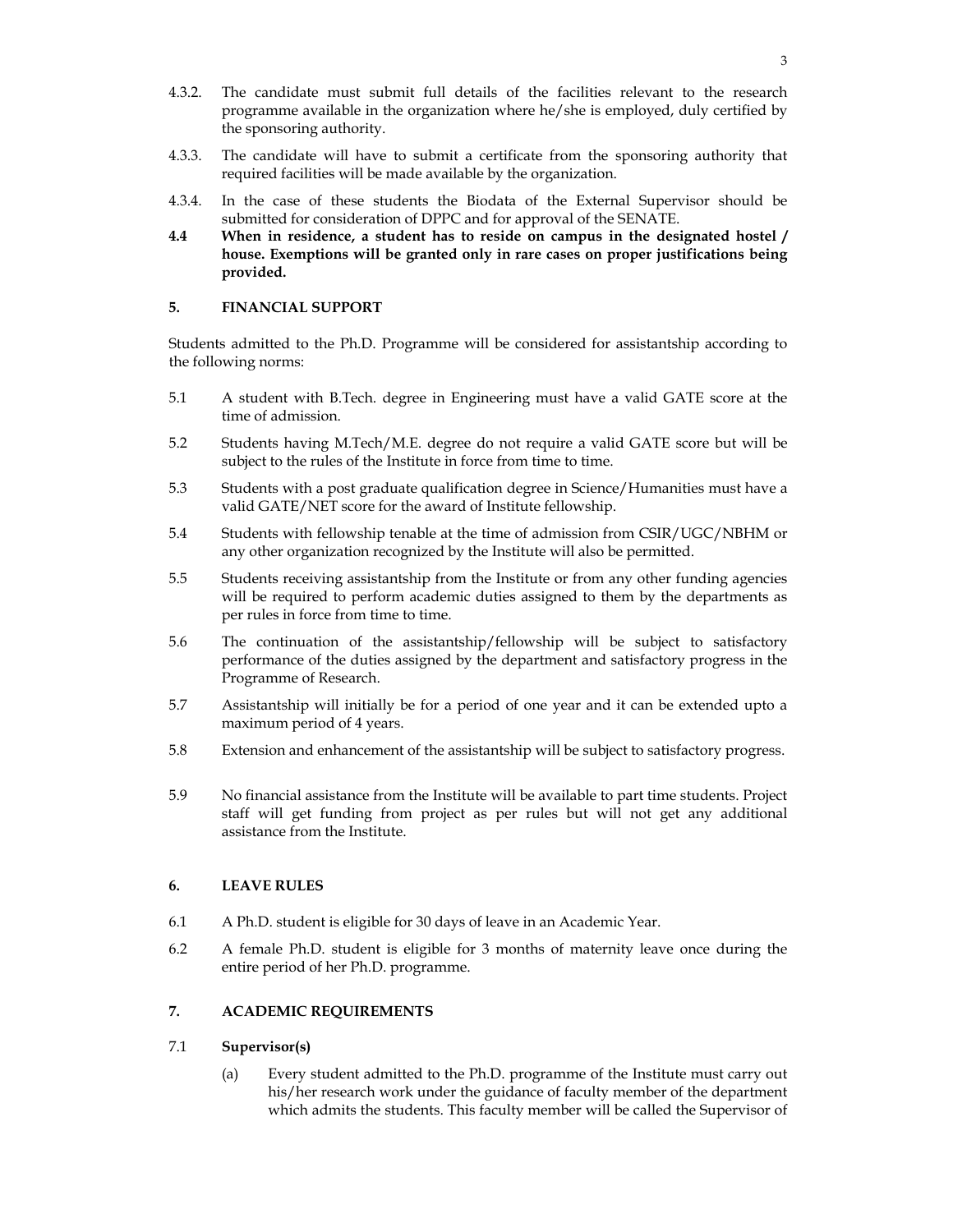the student. In the case of external registration there will also be a Local Supervisor in the parent organization.

- (b) The student may have a second supervisor from the same department or from another department. In this case each of the supervisors will be called as a Co-Supervisor. One of the Co-Supervisors will be nominated by the DPPC for the administrative responsibilities connected with the Ph.D. Programme.
- (c) The following categories of persons are permitted to be associated with the Ph.D. Programme of a student only as a Joint Supervisor but not as a Supervisor.
	- (i) Faculty members nearing superannuation with not more than 3 years of service left at the Institute.
	- (ii) Faculty members on contract for not more than 3 years.
	- (iii) Visiting faculty members.
	- (iv) Scientists from industry other than those in the category of Local Supervisor (See 7.3(a) as above).

# 7.2 **Appointment of Supervisor(s)**

- 7.2.1 The Department Post Graduate Programme Committee (DPPC) will appoint Supervisor(s) of Ph.D. students.
- 7.2.2 The Supervisor(s) should be identified and appointed at the earliest and within six months from the date of admission.
- 7.2.3 Sponsored students (external registration) shall have one Supervisor from the Department (Institute Supervisor) and one from the parent organization (Local Supervisor).

# 7.3 **Change of Supervisor(s)**

The Chairman, SENATE may permit a student to change his/her Supervisor(s) for valid reasons on recommendation of the DPPC.

# 7.4 **Doctoral Committee (DC)**

- 7.4.1 To monitor the progress of research of the students, there will be a committee called Doctoral Committee (DC) consisting of:
	- (i) One faculty member other than the Supervisor(s) Chairman to be nominated by the DPPC.
	- (ii) The Supervisor(s) Member (iii) Two other faculty members of which at lest one Member must be from the Department.
- 7.4.2 The DC will be constituted by the DPPC.
- 7.4.3 The Chairman may convene the DC meetings as and when necessary in addition to the mandatory meetings mentioned in 7.10.
- 7.4.4 Until the DC is constituted, the DPPC will perform the duties of the DC.

# 7.5 **Course Work**

- 7.5.1 The DC will normally meet within 15 days of the last date of admission to the Ph.D. Programme. The DC will interview the student and prescribe the course of study for the student.
- 7.5.2 Students with Masters degree will have to register and pass a minimum of 24 credits and obtain a CPI of at least 6.5. Students with only a Bachelor degree will have to register and pass a minimum of 36 credits and obtain a minimum CPI of 6.5.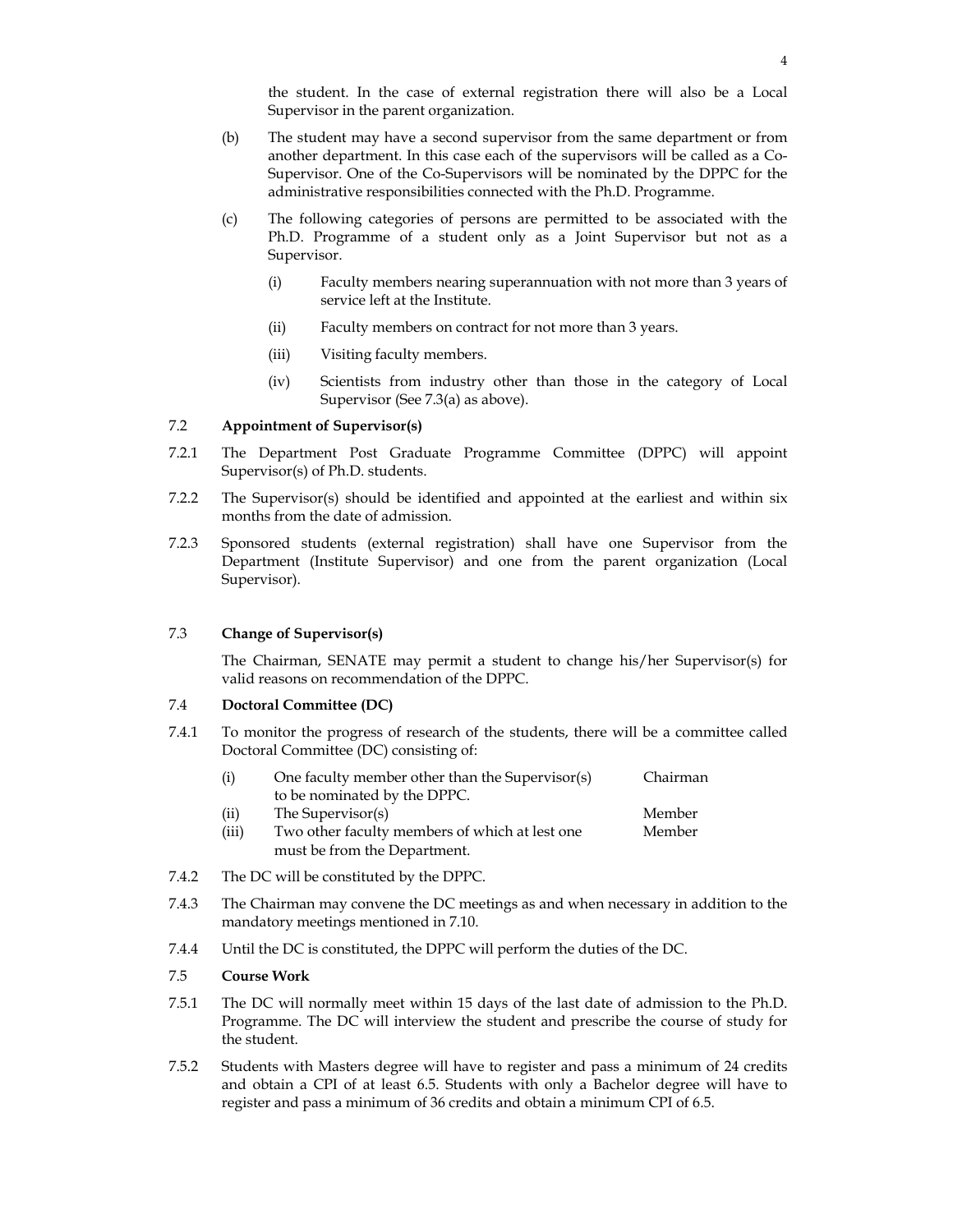7.5.3 Course work should be completed within two semesters for regular students with an M.Tech degree.

# 7.6 **Comprehensive Examination**

- 7.6.1 To test the overall competence and academic preparation of the student in the relevant field and specific area of the research programme, a Comprehensive Examination will be held before the completion of 18 months for the students with Master's Degree and 24 months for students only with Bachelor degrees from the date of admission. All the course work must be completed before the Comprehensive Examination.
- 7.6.2 The mode of Comprehensive Examination (oral or written or both) as well as the modus operandi(common to all students in a Department) will be decided by the DPPC and will be intimated to the students.
- 7.6.3 A student failing in the Comprehensive Examination in the first attempt will be given a second Comprehensive Examination after 1 month but within 6 months from the date of the first Comprehensive Examination. If the student fails in the second attempt also he/she will be asked to leave the Ph.D. programme.

#### 7.7 **Registration for Ph.D. Programme**

After the successful completion of the Course Work and Comprehensive Examination, the candidate has to submit a plan of work defining the research problem identified and course of investigation proposed to be pursued. As assessment of the current status of problem area and a justification for the work, have to be projected at this time. The student will make an oral presentation of the above proposal at a meeting of the Doctoral Committee for approval.

### 7.8 **Progress Review**

The DC will meet to review the progress of the Research Programme of the student every six months after approval given in 7.9. The DC will report the progress of the student to Dean of Academic Affairs after every such meeting through the Head of the Department.

### 7.9 **Enrolment**

- 7.9.1 Students of all categories in the Research Programme will have to enroll in person each semester on the stipulated date till the submission of their thesis.
- 7.9.2 They are required to pay the prescribed fees till the submission of their thesis within stipulated dates.

# 7.10 **Cancellation of Registration**

The Ph.D. registration of a student is liable to be cancelled for any of the following reasons:

- (a) Consistent lack of progress in research.
- (b) Violation of Discipline and Conduct Rules of the Institute (as given in the Regulations for the M.Tech Programme).
- (c) Non-submission of the thesis within the stipulated period.
- (d) Nonconformity with the regulations of the programme.
- (e) Giving false information at the time of application/admission.

### 7.11 **Minimum Duration of the Ph.D. Programme**

The minimum duration of the Ph.D. Programme will be as follows:

- (a) Full time Ph.D. students with Post Graduate degree must have been enrolled for a minimum of four semesters.
- (b) Full time Ph.D. students with Bachelor degrees must have been enrolled for a minimum of six semesters.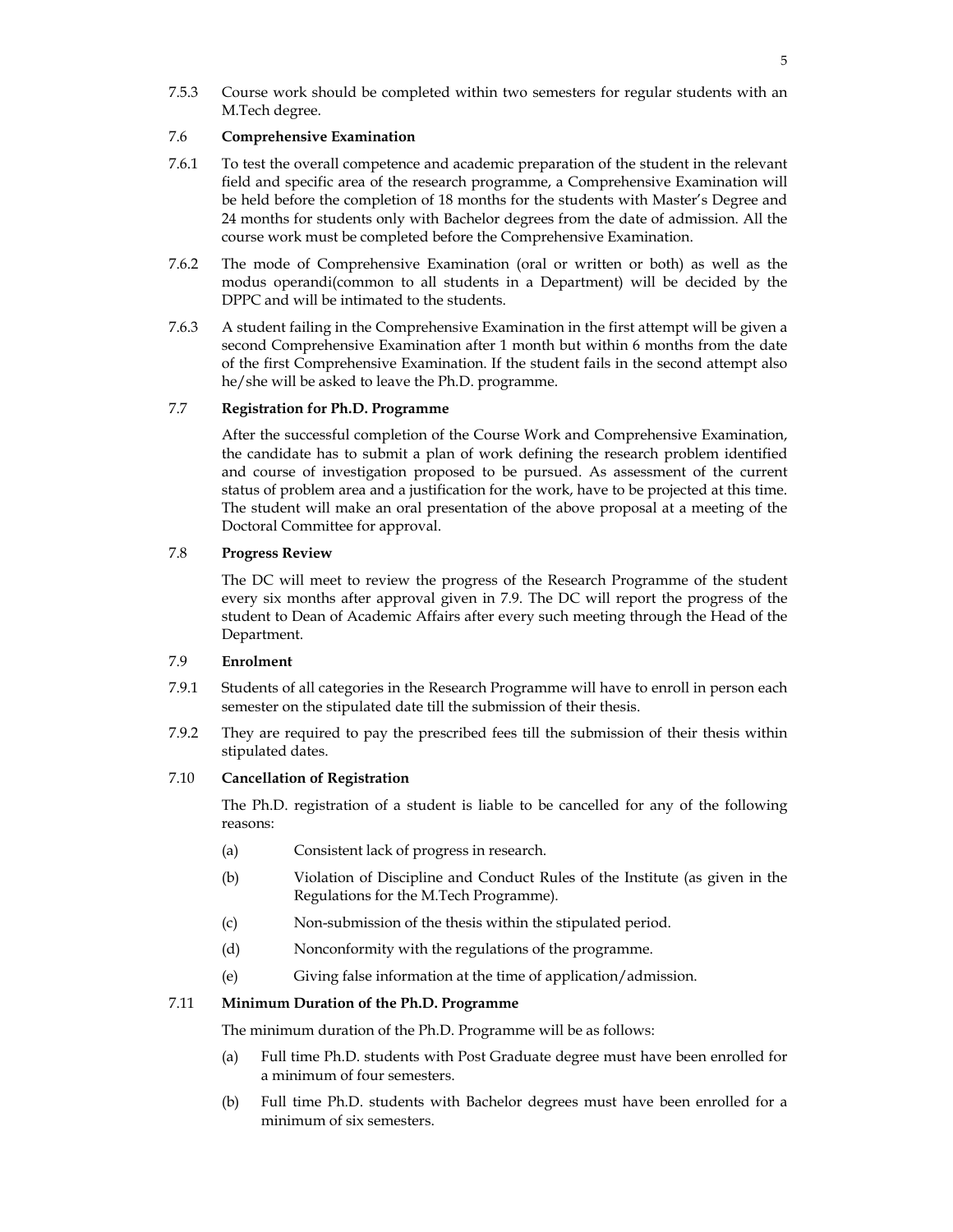(c) Part-time Ph.D. students must have been enrolled for a minimum of six semesters.

## 7.12 **Maximum Duration of the Ph.D. Programme**

The maximum duration of the Ph.D. Programme will be 6 years from the date of admission for full time students. For part-time students this period will be 7 years.

#### 7.13 **Synopsis of thesis**

- 7.13.1 At least 3 months prior to the submission of the thesis, the student shall submit 10 copies of the synopsis of his/her research to the DC. The synopsis will contain an outline of the research work done by the student.
- 7.13.2 The student will make presentation of his/her thesis work before the DC. The DC will, if it approves, permit the student to submit the thesis and forward the synopsis to the Dean (Academic). The concerned Deptt may invite one external expert (India) from outside the Institute. Necessary TA/DA may be paid as per rule.

#### 7.14 **Panel of Examiners**

DC of the concerned Ph.D. student shall forward the panel(s) of examiners, along with their contact details –

- (a).(i) at least three examiners from India.
	- (ii) at least three examiners from outside India.
- (b). At least six examiners from India under special circumstances considering the

subject matter of the thesis

- through the Head of the Deptt to the Dean, Academic Affairs for necessary action and approval of the Chairman, SENATE.

### 7.15 **Submission of Thesis**

Within three months of the acceptance of the synopsis the student shall submit 7 copies of his/her thesis to the Dean (Academic) through the Head of the respective Department.

## 7.16 **Examiners of the Thesis**

The thesis shall be referred to two examiners chosen by the Chairman, Senate from the panel of examiners recommended by the DC in the following manner:

- (a) (i) One from the approved panel of Indian examiners in order of priority.
	- (ii) One from the approved panel of foreign examiners in order of priority

**OR** 

(b) Two from the approved panel of Indian examiners in order of priority.

#### 7.17 **Thesis Reports**

- (a) The examiners are expected to send the reports on the thesis within two months from the date of receipt of the thesis.
- (b) If an examiner does not send the report within 3 months, a reminder will be sent by the Dean, Academic. If the report is not received within 5 months (from the original date of sending the thesis), Dean, Academic Affairs will refer the thesis to the next examiner from the approved respective panel(s). The appointment of the examiner who does not send the report within 6 months shall be deemed to be cancelled. This process will continue till the approved panel is exhausted.

The Dean, Academic Affairs will issue cancellation letter.

(c) If one of the two thesis examiners does not recommend the thesis for the award of the Ph.D. degree, the Chairman, SENATE will refer the thesis to a third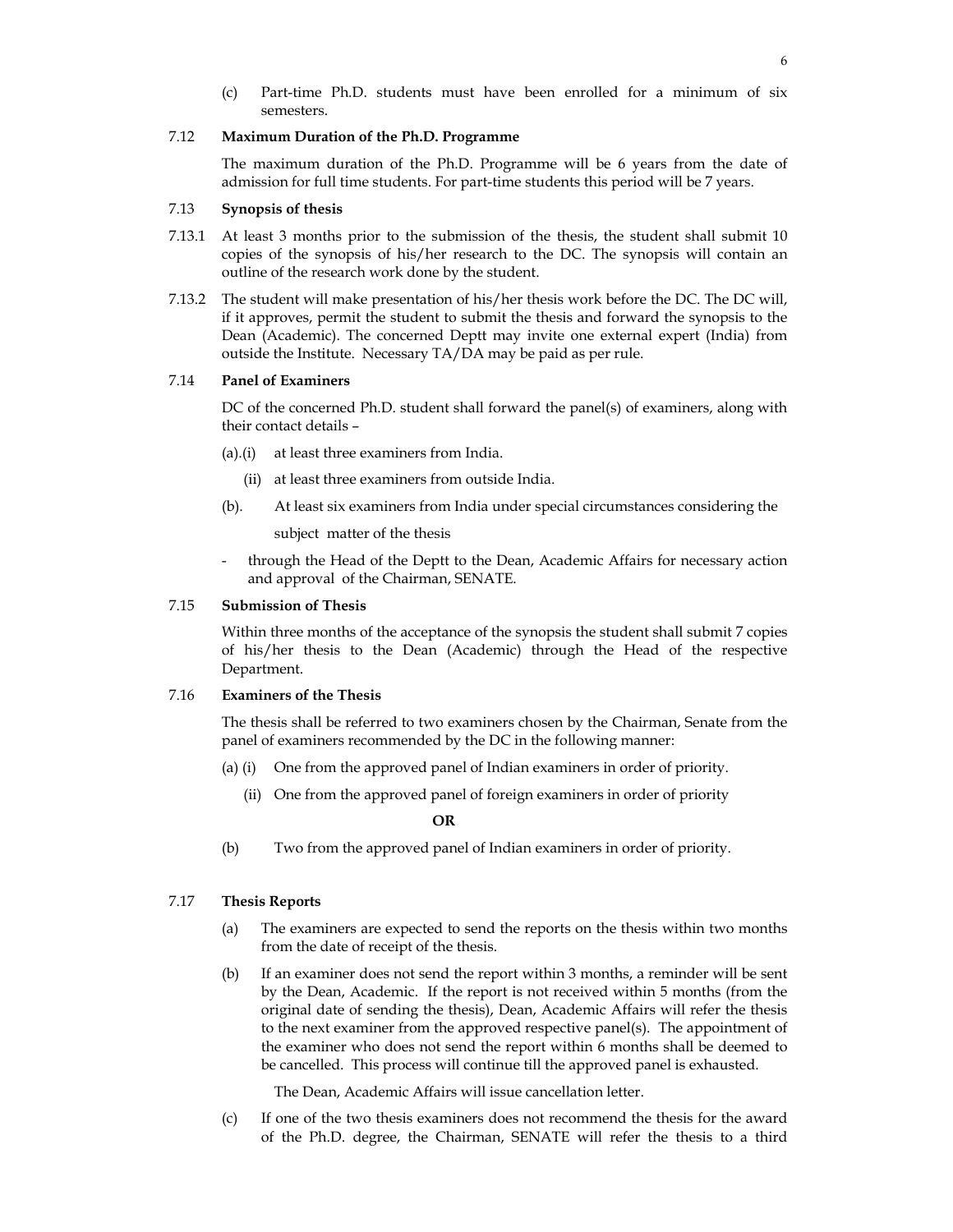examiner from the approved panel. In case, an examiner who did not send his/her report within 6 months, sends a delayed report, the Chairman, SENATE may revive the appointment of that examiner and consider his/her report as the third report, if necessary.

- (d) If an examiner suggests resubmission of the thesis, the student is allowed to resubmit the thesis after due revision within the time stipulated by the DC. The revised thesis, recommended by DC, be sent to the Dean, Academic Affairs through the Head of the Deptt for onward transmission to the examiner.
- (e) If two of the examiners do not recommend the thesis for the award, the matter may be referred to the SENATE which will take an appropriate decision.
- (f) If the two examiners recommend the award of Ph.D. degree, the Dean, Academic Affairs shall forward the reports to the Head of the respective Deptt. The DC will consider the report and recommend the conduct of oral examination.
- (g) In all other cases, not covered by the above Regulations, the matter will be referred to the SENATE for a decision.

# 7.18 **Oral Examination**

(a) The following is the composition of the Oral Examination Board(OEB):

| (i)   | Chairman of the DC                                                                                                                                                         | Chairman  |
|-------|----------------------------------------------------------------------------------------------------------------------------------------------------------------------------|-----------|
| (ii)  | One examiner of the thesis within the country, or<br>an expert from the same panel nominated by the<br>Chairman, SENATE from the panel of examiners<br>approved by the DC. | Member    |
| (iii) | Supervisor(s)                                                                                                                                                              | Member(s) |
| (iv)  | A faculty member of an allied department to be<br>nominated by the DPPC.                                                                                                   | Member    |
| (v)   | One faculty member of the department with<br>knowledge of the subject of the thesis                                                                                        | Member    |

However, the oral examination will be open to all interested in the field.

- (b) The OEB conducts the defense of the thesis by the candidate ensuring that he/she answers all the written queries of the thesis examiners satisfactory.
- (c) If the OEB finds the performance of the students unsatisfactory, the student will be asked to reappear for another oral examination at a later date (not earlier than a month and not later than six months from the date of the first oral examination).
- (d) If the OEB evaluates performance of the Research Scholar as unsatisfactory on the second occasion also, than the matter will be referred to the SENATE for a decision.
- (e) The OEB may also recommend revisions to be made in the final version of the thesis after taking into consideration the suggestion of the examiners who evaluated the thesis and the discussion at the oral examination. The Chairman of the OEB shall forward the report to the Dean(Academic) certifying that the recommended revisions by the OEB, if any, have been incorporated in all copies of the thesis.

### 7.19 **Award of Ph.D. Degree**

If the performance of the research student in the Oral Examination is satisfactory, he/she will be awarded Ph.D. degree on the recommendation of the SENATE and with the approval of the Board of Governors of the Institute.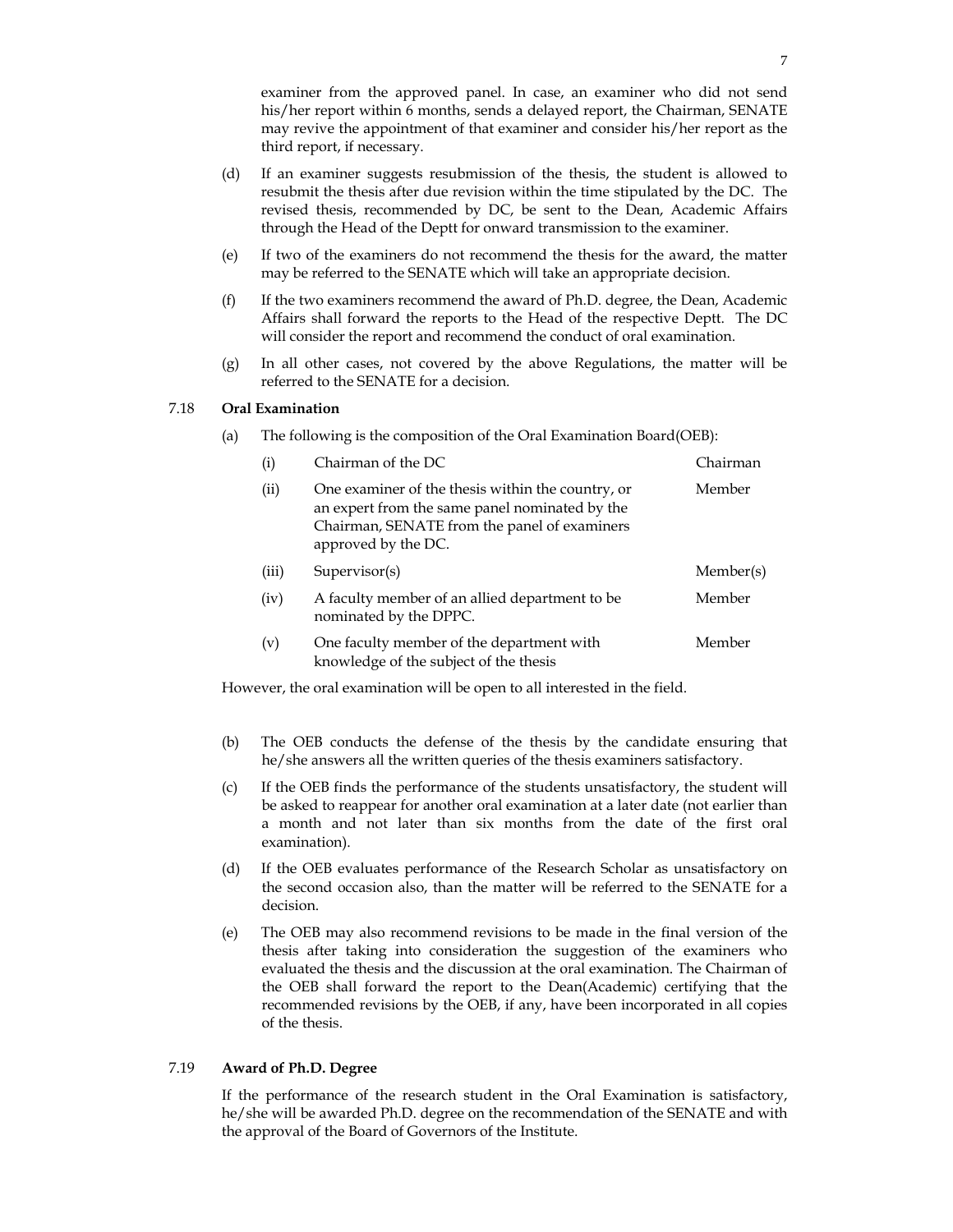## **Form I – SPONSORSHIP LETTER**

(this should be typed on the letter head of the sponsoring organization)

Reference No.

Date :

To

 The Director, National Institute of Technology, Silchar.

# **Sub: Sponsoring an Employee for Ph.D. Programme**

Dear Sir,

We hereby sponsor the candidate of Mr./Ms………………………………………

……………………………………… who is an employee in our organization, for joining Ph.D.

Programme in ………………………………………. at your Institute as a full-time student.

We shall relieve him/her of his/her duties in the organization during the first three years of the Ph.D. Programme.

> **Signature and Seal of the Sponsoring Authority**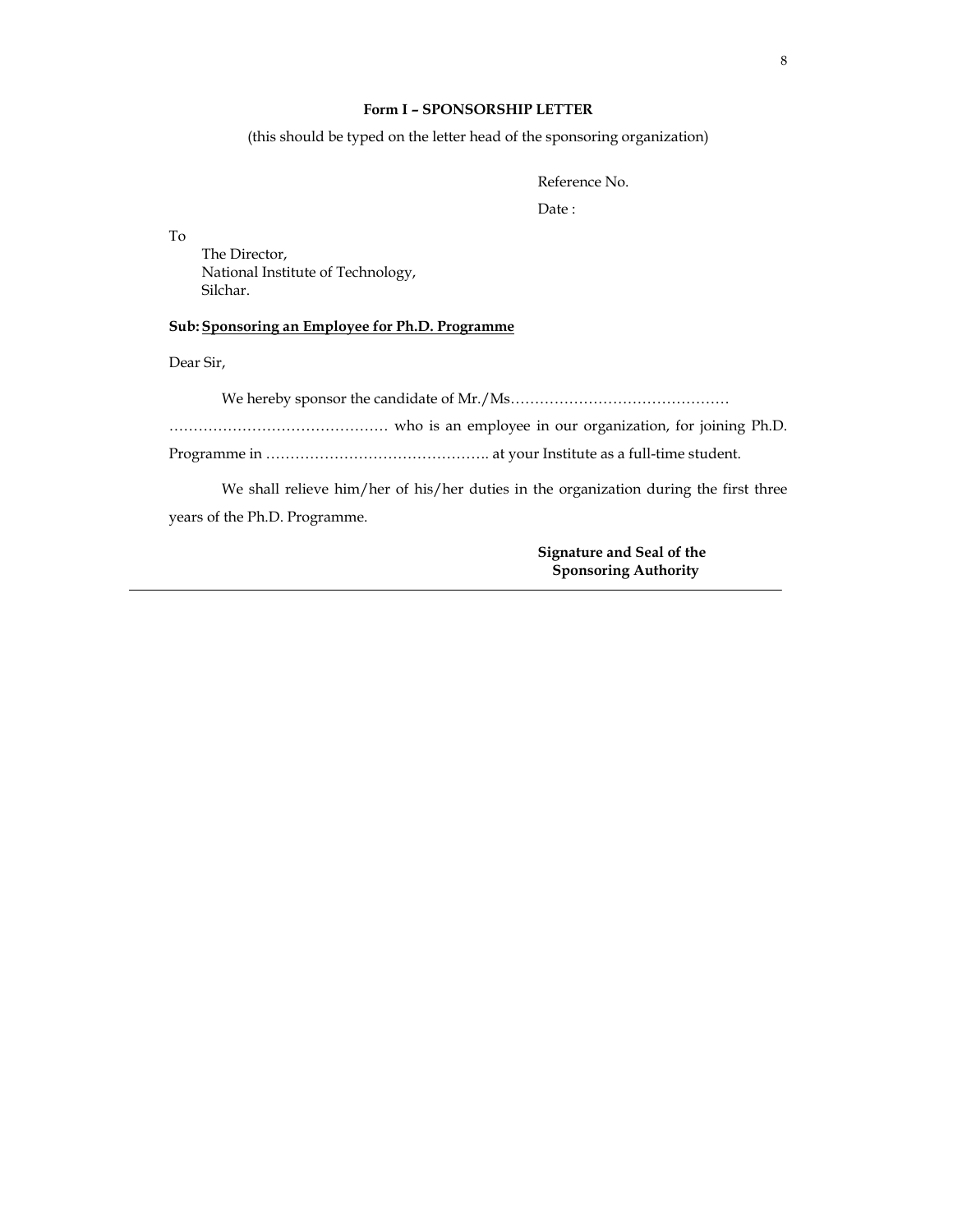# **Form II – No Objection Certificate for Part-Time Students**

(This should be typed on the letter head of the sponsoring organization)

Reference No.

Date :

To

 The Director, National Institute of Technology, Silchar.

# **Sub: No objection Certificate**

Dear Sir,

| We | have | no | objection               |                            | Mr./Mrs/Ms. |
|----|------|----|-------------------------|----------------------------|-------------|
|    |      |    |                         |                            |             |
|    |      |    | $1 \cdot \cdot \cdot 1$ | $\mathbf{D1}$ $\mathbf{D}$ |             |

an employee in our organization, is admitted to the Ph.D. Programme in ………………………………………………. at your Institute as a part-time student.

We shall give him/her leave of absence to attend/research work at NIT Silchar during the first two years of the Ph.D. programme.

> **Signature and Seal of the Sponsoring Authority**